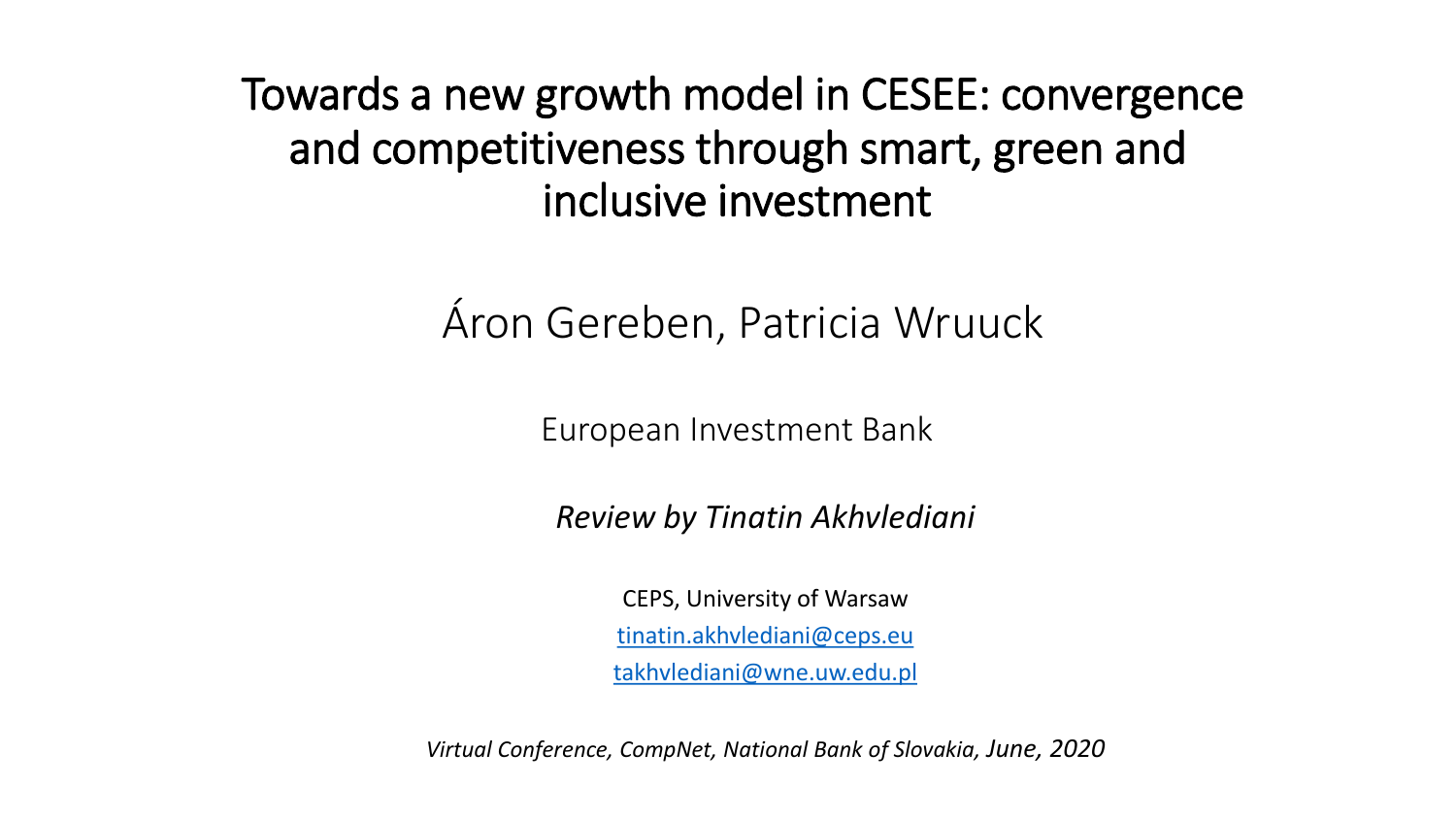## Very interesting study

The paper Analyses firm level data on innovation, digitalisation, climate change mitigation, skills and human capital in Central, Eastern and South-Eastern European EU countries (CESEE)

oVery actual and important issues are addressed oThe data are very up to date, interesting and very well presented oThe statistical analysis is done in a rigorous and interesting way oEffects of Covid-19 are discussed oVery recent EU policies are covered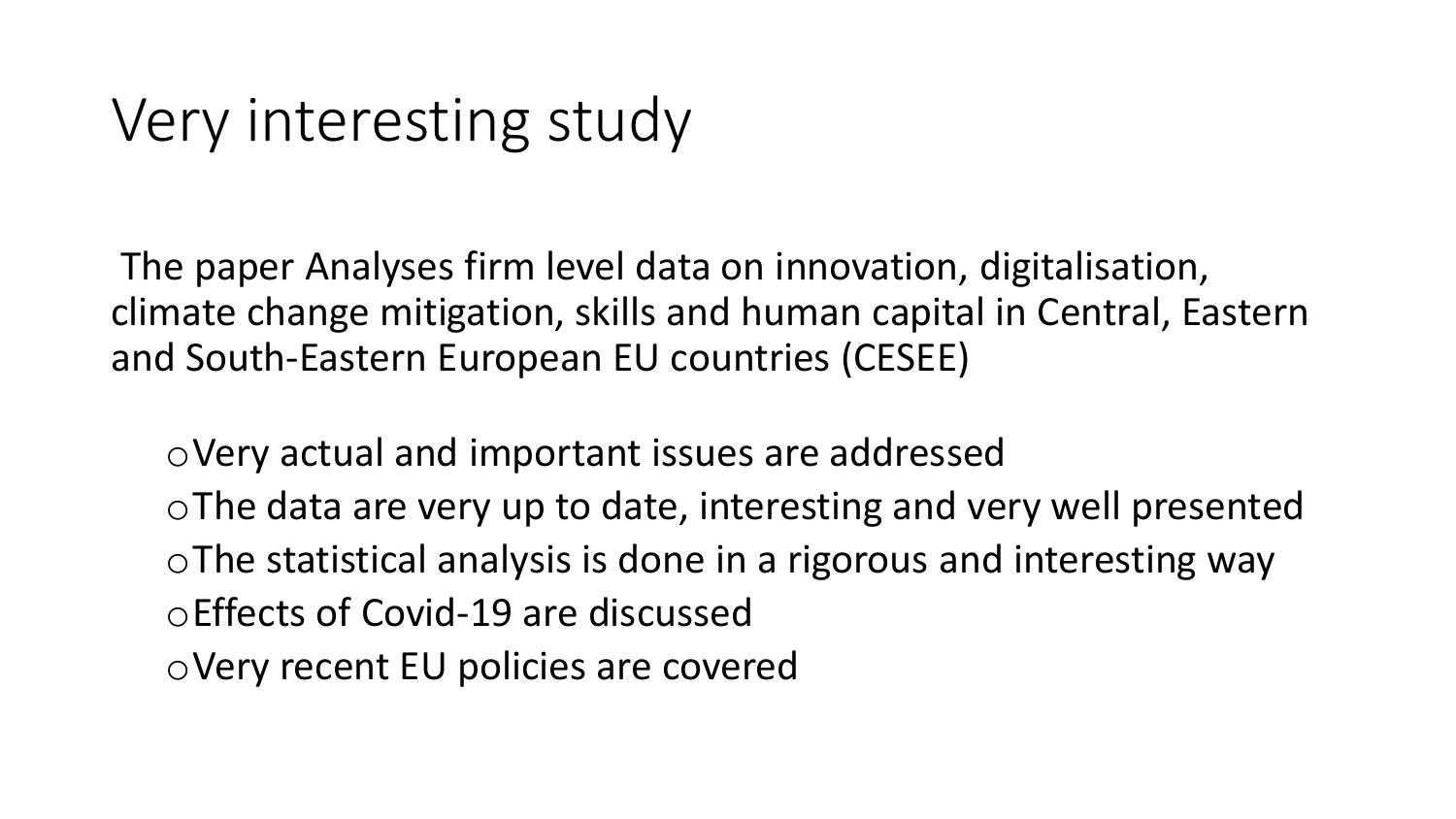## General comments for improvements

oAs the paper reads as a report than a scientific paper:

- oPerhaps having an executive summary with bullet points would better guide a reader throughout the text (which is reasonably long and spreads across four topics)
- $\circ$  Also having a list of policy recommendations in the end would make the arguments and conclusions made here and there in the paper more rigorously presented

oA brief paragraph could be added on the data which you use in the paper (methodology of the statistical analysis, stratification, weighting, etc)